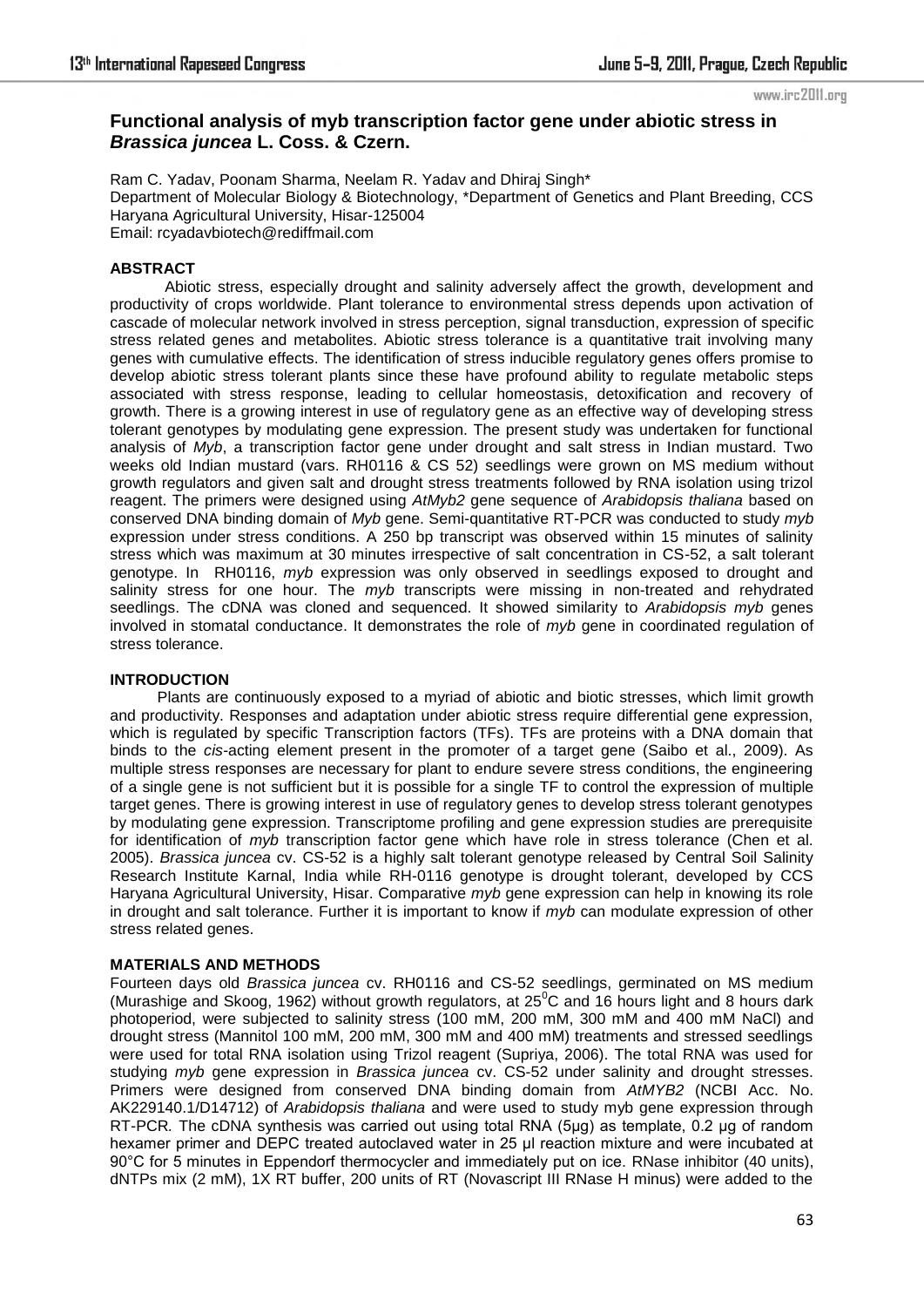#### www.irc2011.org

template-primer mixture and incubated in thermocycler for 60 minutes at 42°C for cDNA synthesis. The reaction was ended by incubating the mix at 70°C for 10 minutes to stop the activity of RT enzyme. The synthesized cDNA was then further used for the *myb* gene amplification. BjActin primers were used for the amplification of actin gene, which acted as positive control in our experiment. For *myb* gene amplification 2 µg of template, 1X PCR buffer, 0.4 mM dNTPs mix, 2 mM  $MgCl<sub>2</sub>$ , 1 µM primer (reverse and forward), 5 units of Taq DNA polymerase, 1.5 µl of DMSO and x µl of DEPC treated water were used for PCR. PCR amplification was performed using a programme of 36 cycles of following steps: denaturation at 92°C for 1 minute, primer annealing at 62°C for BjActin and 64°C for BjMyb for 1 minute, extension at 72°C for 1 minute and final extension for 10 minutes. The amplified product was analysed on 1.5% w/v agarose gel.

**Table 1:** Sequences of the primers used for *myb* gene expression in *Brassica juncea* cv. CS-52

| Sr. No. | Primer           | Sequence                          |
|---------|------------------|-----------------------------------|
|         | <b>BiActin-F</b> | 5'TGG CAT CAC ACT TTC TAC AA 3'   |
| ' 2.    | <b>BiActin-R</b> | 5'CAA CGG AAT CTC TCA GCT CC3'    |
| - 3.    | BiMvb-F          | 5'CTG GTA AGA GTT GTA GAT TAA G3' |
| 4.      | BiMvb-R          | 5'CTC GGC ATC CAA ACA TTT CTC3'   |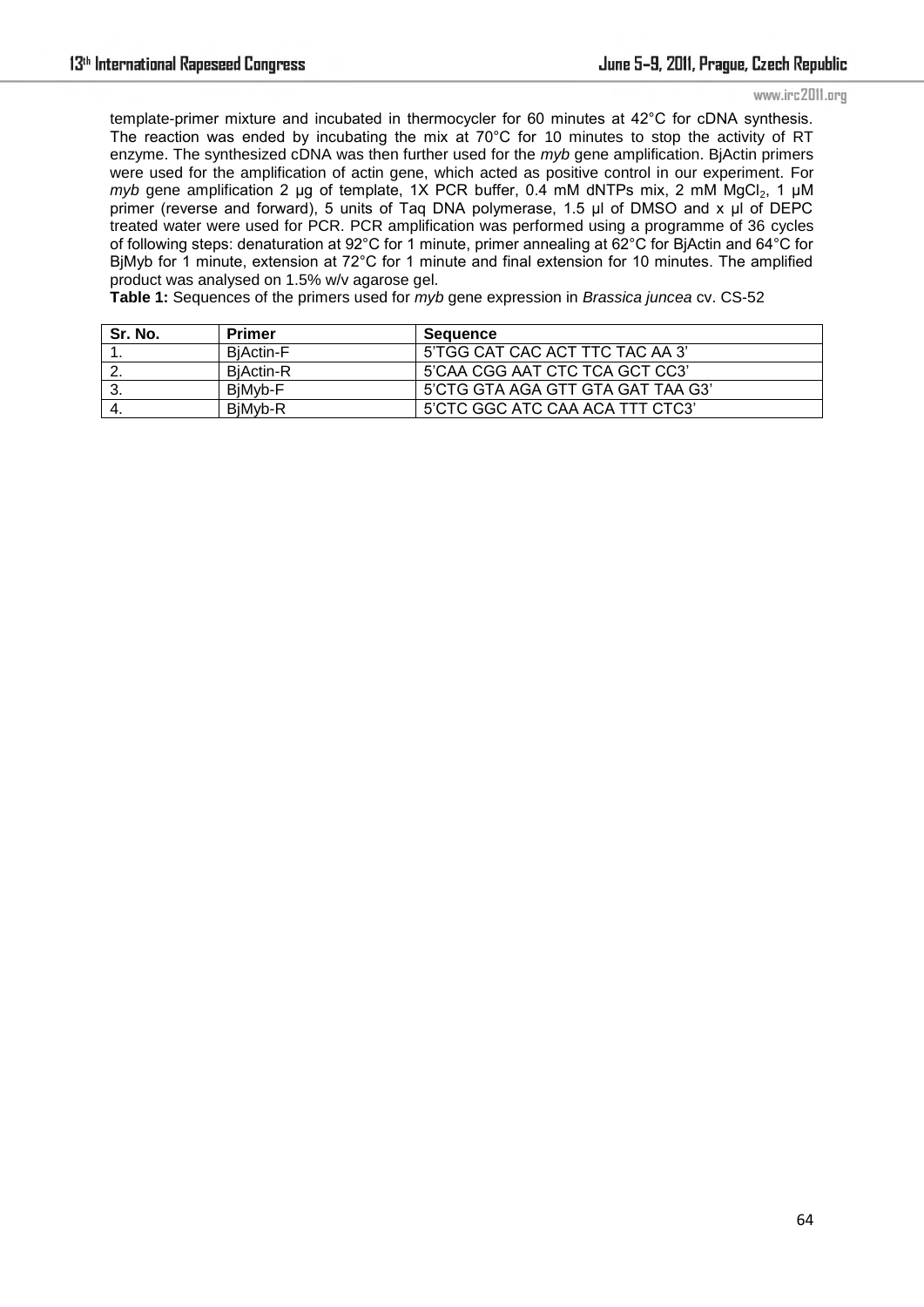# **RESULTS AND DISCUSSION**

www.irc2011.org

On exposure to salinity stress, *myb* induction was observed within 15 minutes of exposure in CS52 with an increase in its expression up to 30 minutes and followed by decline in *myb*

## *BjMyb* **gene expression under mannitol induced drought stress in** *Brassica juncea*



**NC-Negative Control,C- Control,1- 100 mM Mannitol, 2- 200 mM Mannitol,3- 300 mM Mannitol 4- 400 mM Mannitol**

*BjMyb* **gene expression under NaCl induced salinity stress in** *Brassica juncea* 



**NC-Negative Control,C- Control, 1- 100 mM NaCl,2- 200 mM NaCl,3- 300 mM NaCl, 4- 400 mM NaCl**

expression up to 1 hour and 2 hours. When *Brassica juncea* cv. CS-52 seedlings were exposed to drought stress (Mannitol 100mM, 200mM, 300mM and 400mM), *myb* expression was observed only at 1 hour drought stress exposure. In RH0116 cultivar, myb gene expression was induced when salt/ drought stress was given for one hour. Myb transcripts were not observed in non-treated seedlings of both the cultivars. Also these transcripts disappeared when seedlings were rehydrated for two hours.